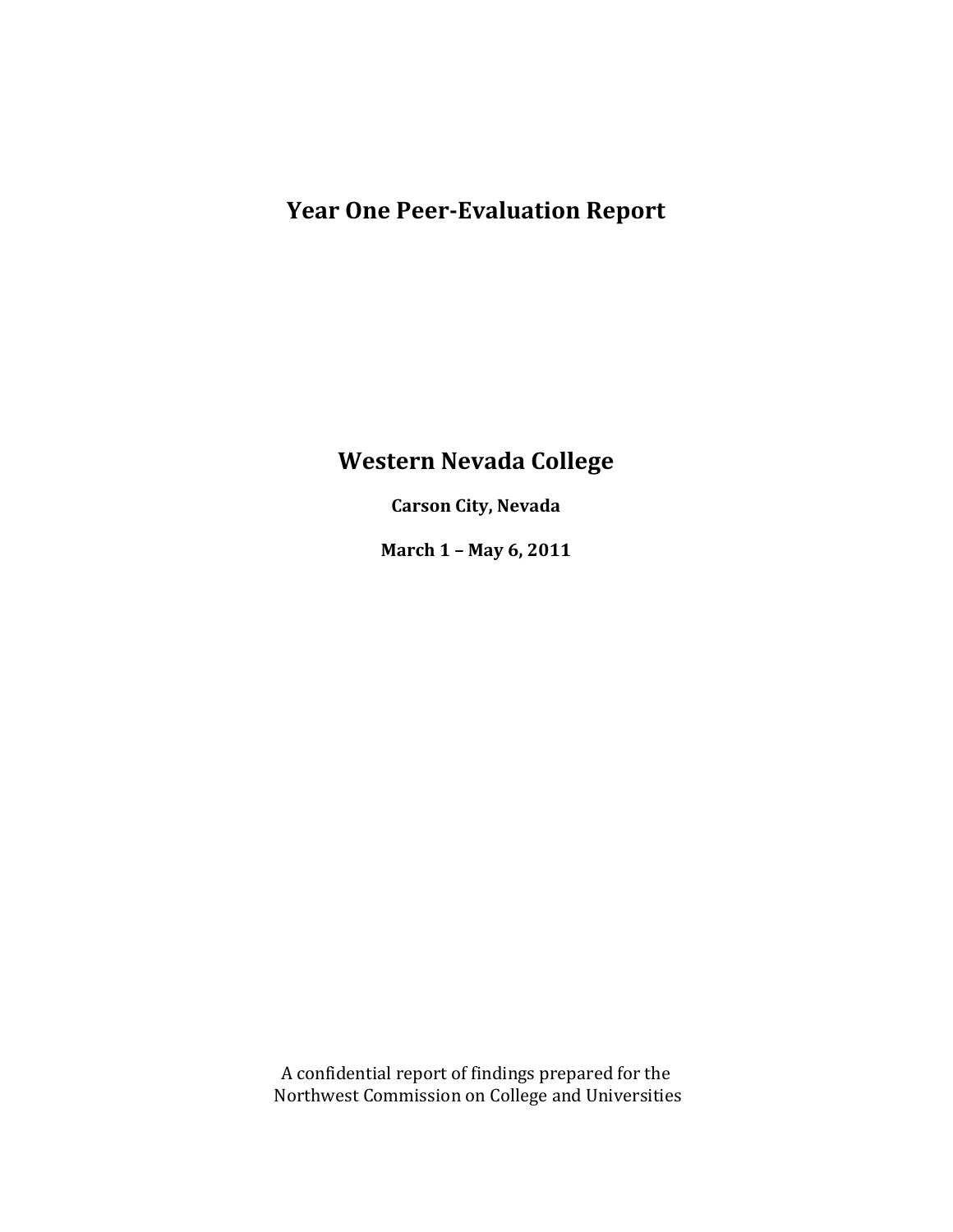# **Table of Contents**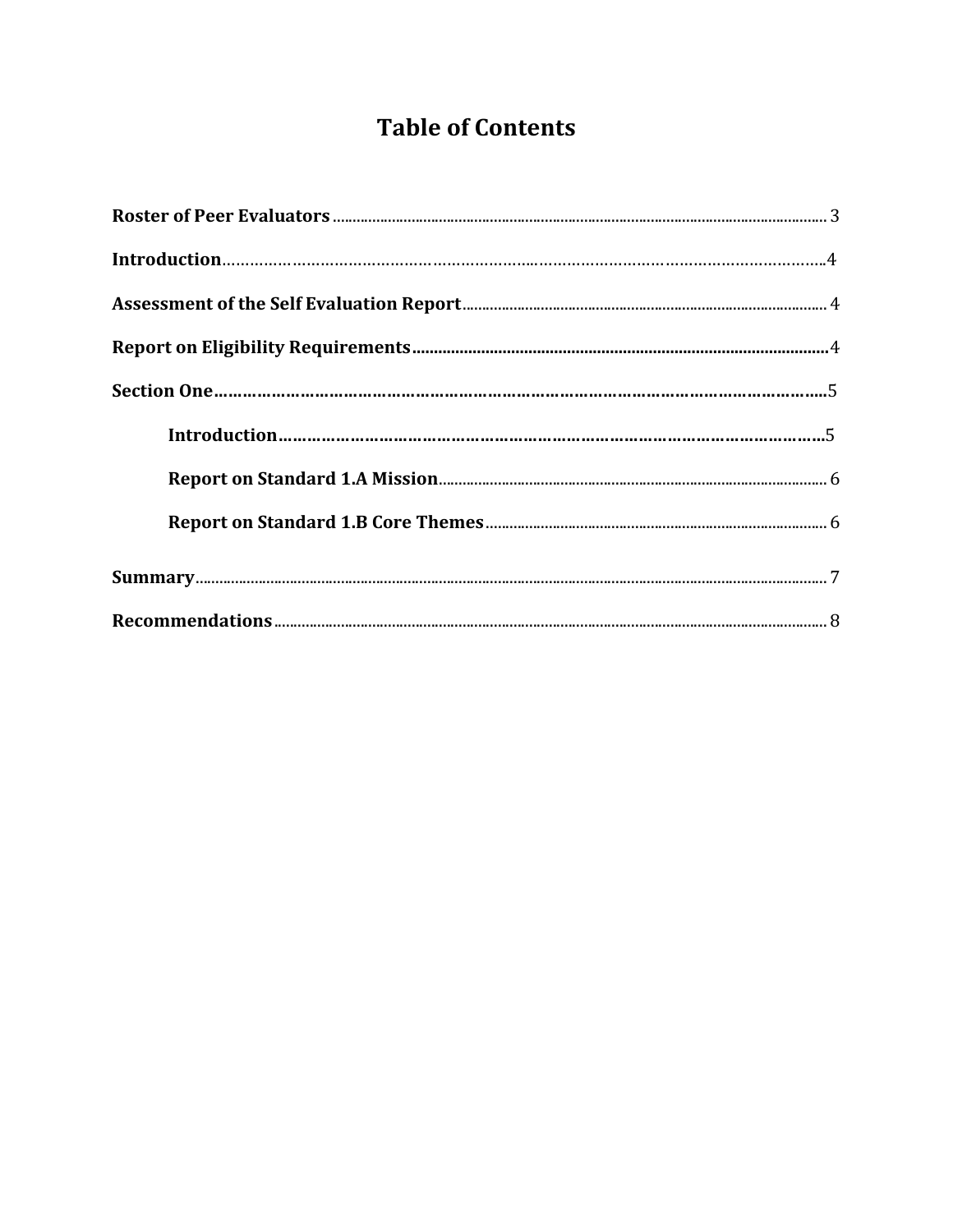## **Evaluation Committee**

### **Mr. John W. Hughes** (Chair)

Chairman, Education Department College of Southern Idaho Twin Falls, Idaho

### **Ms. Wendy L. Hall**

Director of Institutional Research, Planning, and Assessment Lower Columbia College Longview, Washington

### **Dr. Steven Albiston**

Vice President of Instruction and Student Affairs Eastern Idaho Technical College Idaho Falls, Idaho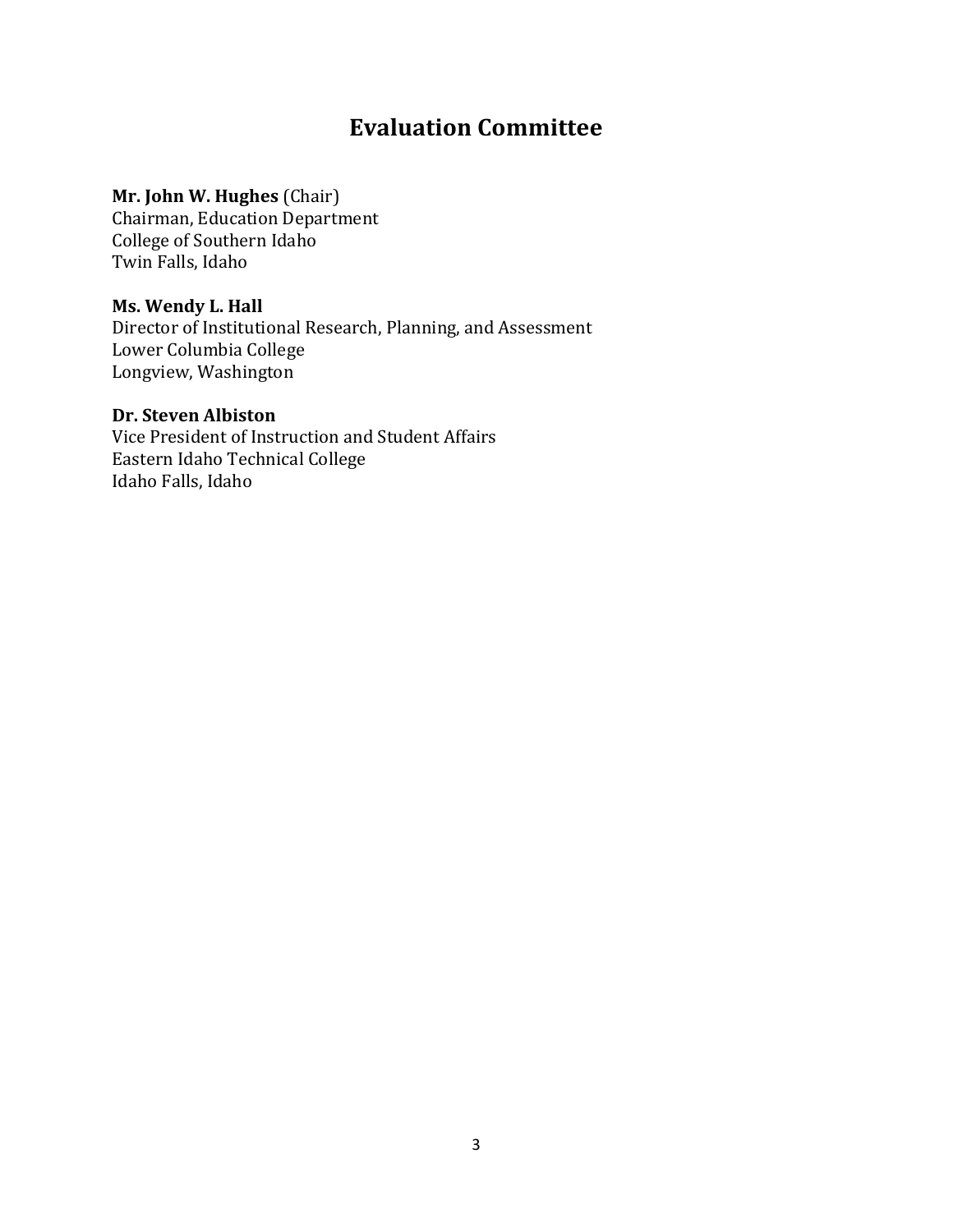### **Introduction**

Western Nevada College (WNC), founded in 1971, is one of four community colleges within the Nevada System of Higher Education. Based in Carson City, the College serves the residents of the seven northwestern counties of Nevada: Carson City, Douglas, Churchill, Pershing, Mineral, Storey, and Lyon. The College offers a wide variety of associate degrees, certificates of achievement, a Bachelor of Technology degree in Construction Management, work force training, and community education. In 2009-10, the College awarded 481 degrees and certificates. The number of full-time degree-seeking students rose 36%, from 998 to 1,362.

From March 1 to May 6, 2011, a three-person peer-evaluation team from the Northwest Commission on Colleges and Universities (Commission) conducted a year one comprehensive peer evaluation of Western Nevada College in an off-site virtual environment. The structure of the evaluation consisted of a virtual organizational meeting and virtual evaluation meetings through audio conferencing authorized by the Commission. The peer evaluation was conducted based upon the Commission's 2010 Accreditation Standards and Eligibility Requirements.

# **Assessment of the Self-Evaluation Report**

The Evaluation Committee received a hard copy of the College's *Year One Self-Evaluation Report* and a copy of its *2010-2011 Catalog* in a timely manner. The report showed evidence of broad-based participation by campus constituencies, including administration, faculty, staff, and students.

The Committee found the report properly organized and appropriately cited for ease of comparison to Standard 1 Mission, Core Themes, and Expectations. The report provided an introduction, institutional overview, and preface, which gave the Committee a general overview of the College, its basic tenets, and recent institutional changes. Although the Committee found the *Year One Self-Evaluation Report* generally clear and readable, a visual graph or an appendix may have improved the clarity and understanding between core themes, objectives, and indicators of achievement.

The College provided an addendum to address Recommendations 1, 2, 3, and 4 of the *Spring 2010 Comprehensive Report*; however, upon confirmation by the Commission, the addendum is to be included in the College's spring 2013 Year Three Self-Evaluation Report. The Committee recognized the College's response to the recommendations but did not assess the College's progress in addressing said recommendations.

# **Report on Eligibility Requirements**

The Evaluation Committee understood that the Commission's request to provide an Executive Summary of Eligibility Requirements (ER) 2 and 3 was a late addition to the guidelines for writing the Year One Self-Evaluation Report. Thus, the Committee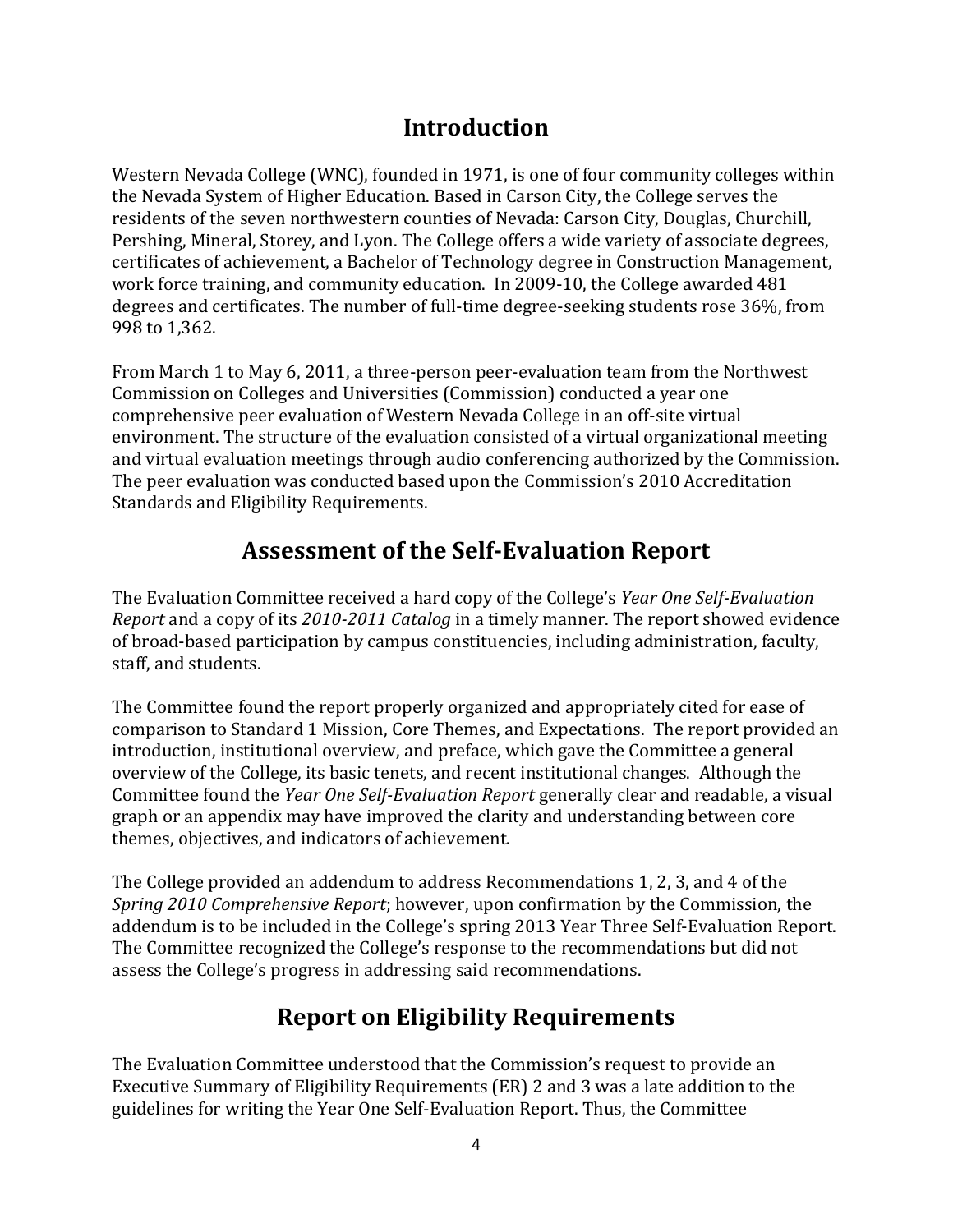encourages WNC to follow the guidelines released in March of 2011 to ensure that its next report addresses the ERs as noted in the guidelines.

Western Nevada College is authorized to operate and award certificates and degrees as a higher education institution as authorized by the Nevada System of Higher Education (NSHE) Board of Regents. (Eligibility Requirement 2)

As documented in its *Year One Self-Evaluation Report*, WNC has defined its mission and core themes, which are consistent with its legal authorization and are appropriate to the seven northwestern counties of the state of Nevada to which it serves. The Evaluation Committee found evidence in both the report and *2010-11 Catalog* that the College's mission and core themes well support the educational interests of its students, and its programs lead to recognized degrees and certificates of completion. The NSHE Board of Regents approved the College's current mission statement in April of 2009. However, the Board of Regents has not officially approved the College's core themes. As indicated in the self-evaluation report, the College plans to present its core themes to the NSHE Board of Regents in spring of 2012. (Eligibility Requirement 3)

Concern:

1. Although the College plans to present its core themes to the NSHE Board of Regents, the College will need to provide evidence that its governing board has officially adopted the College's core themes. (Eligibility Requirement 3)

# **Section One**

### **Introduction:**

Western Nevada College articulated its mission statement in the *Year One Self-Evaluation Report* as "Western Nevada College inspires success in our community through opportunities that cultivate creativity, intellectual growth and technological excellence, in an environment that nurtures individual potential and respects differences."

The Committee found that the mission statement provides purpose and expectations of the College with respect to fulfillment of that purpose. The College provided its interpretation of mission fulfillment, noting that the "…mission focuses on student success." To ensure that students are successful, the College noted that "the institution itself must be excellent in terms of its human and physical resources and be responsive to the diverse needs of its communities." In support of its mission statement, the College has identified three core themes: Student Success, Institutional Excellence, and One College/Many Communities. The College has identified three objectives to tie the three core themes to the mission statement and has identified 17 indicators of achievement to measure the level of success for each respective objective.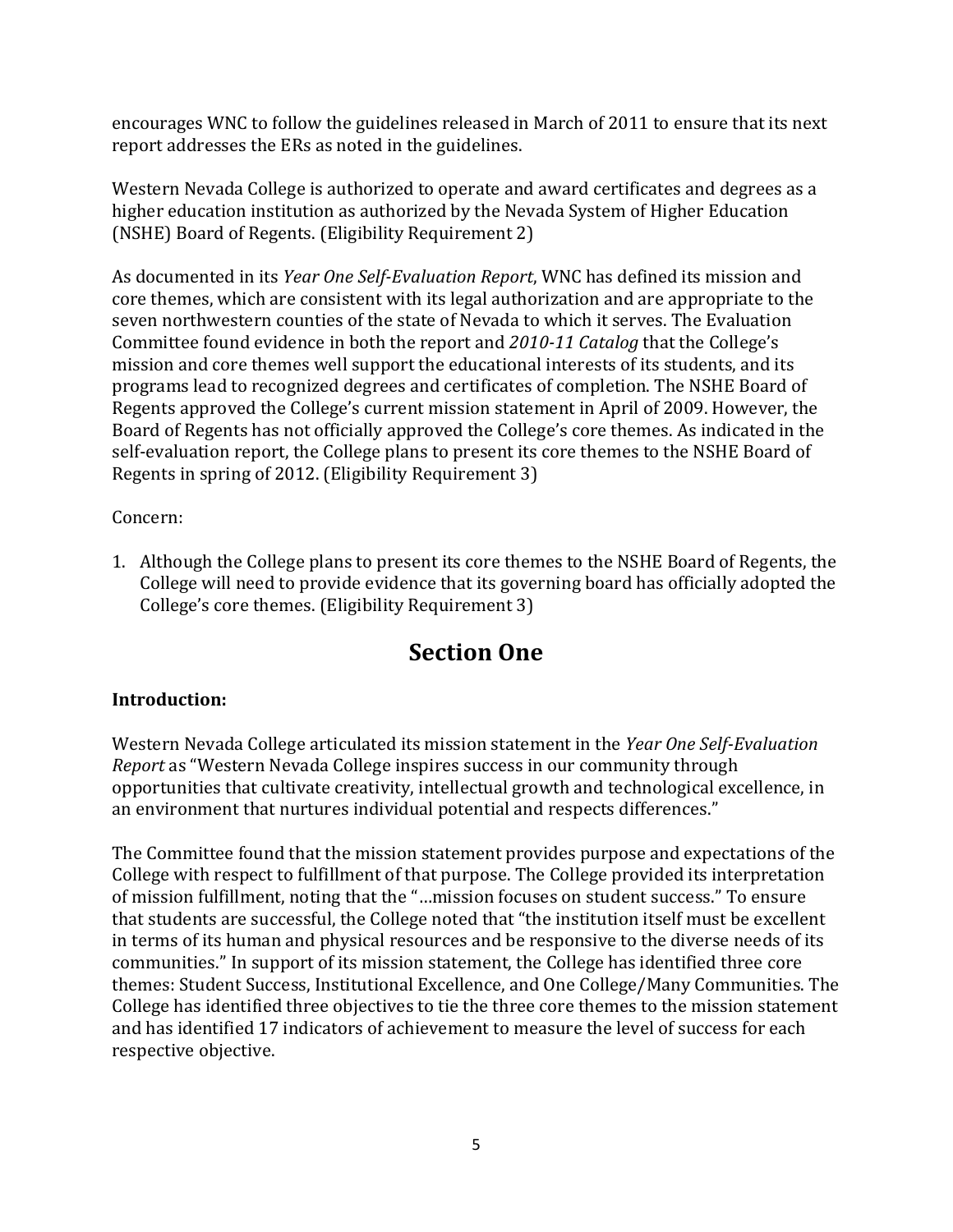### **Report on Standard 1.A Mission:**

Western Nevada College has a mission statement that is appropriate for an institution of higher learning. The College's mission statement is widely published and was recently approved by the NSHE Board of Regents in spring of 2009. The College's mission provides context and meaning for the College's efforts. The mission statement, as noted in the College's *Year One Self-Evaluation Report*, derived from and is understood by the college community. (Standard 1.A.1)

The College defines mission fulfillment in terms of student success. To ensure that success, WNC has identified three strategic plan objectives, and to measure student success, it has identified ten general education student learning outcomes that students are expected to demonstrate upon completion of their degree. Although the College has defined mission fulfillment in terms of student success through these objectives and notes that it "measures the extent to which these objectives are met using established thresholds for achievement for its indicators," the report does not provide these thresholds of achievements. (Standard 1.A.2)

#### Concern:

1. The College has defined mission fulfillment. However, additional work is necessary to articulate a threshold of acceptable performance for strategic plan objectives and general education student learning outcomes in determining the extent to which mission fulfillment is achieved. (Standard 1.A.2)

### **Report on Standard 1.B Core Themes:**

Western Nevada College identifies three core themes that manifest its mission statement. These include Student Success, Institutional Excellence, and One College/Many Communities. The Evaluation Committee found that these themes were developed through broad-based participation by campus constituencies. (Standard 1.B.1)

The College has identified objectives, indicators of achievement, and rationale for each of the three core themes, providing a framework for a cycle of continual improvement. While the College has developed seventeen indicators of achievement, the Evaluation Committee found that several indicators of achievement did not provide sufficient breadth to evaluate completely the success of objectives. For example, the objective of Core Theme #1 is to "improve student success in program completion and graduation rates." The first indicator of achievement is high school to WNC continuation rate. The rationale and data included in the *Year One Report* support this objective, but the indicator does not provide breadth to support all students (i.e., career changers, non-traditional students, etc.) who pursue a degree at WNC.

Likewise, the second set of indicators of achievement for Core Theme #1 support students who pursue degrees. However, the indicators do not seem to include all degree-seeking students (i.e., ABE, ESL, and GED students, remedial and developmental education students,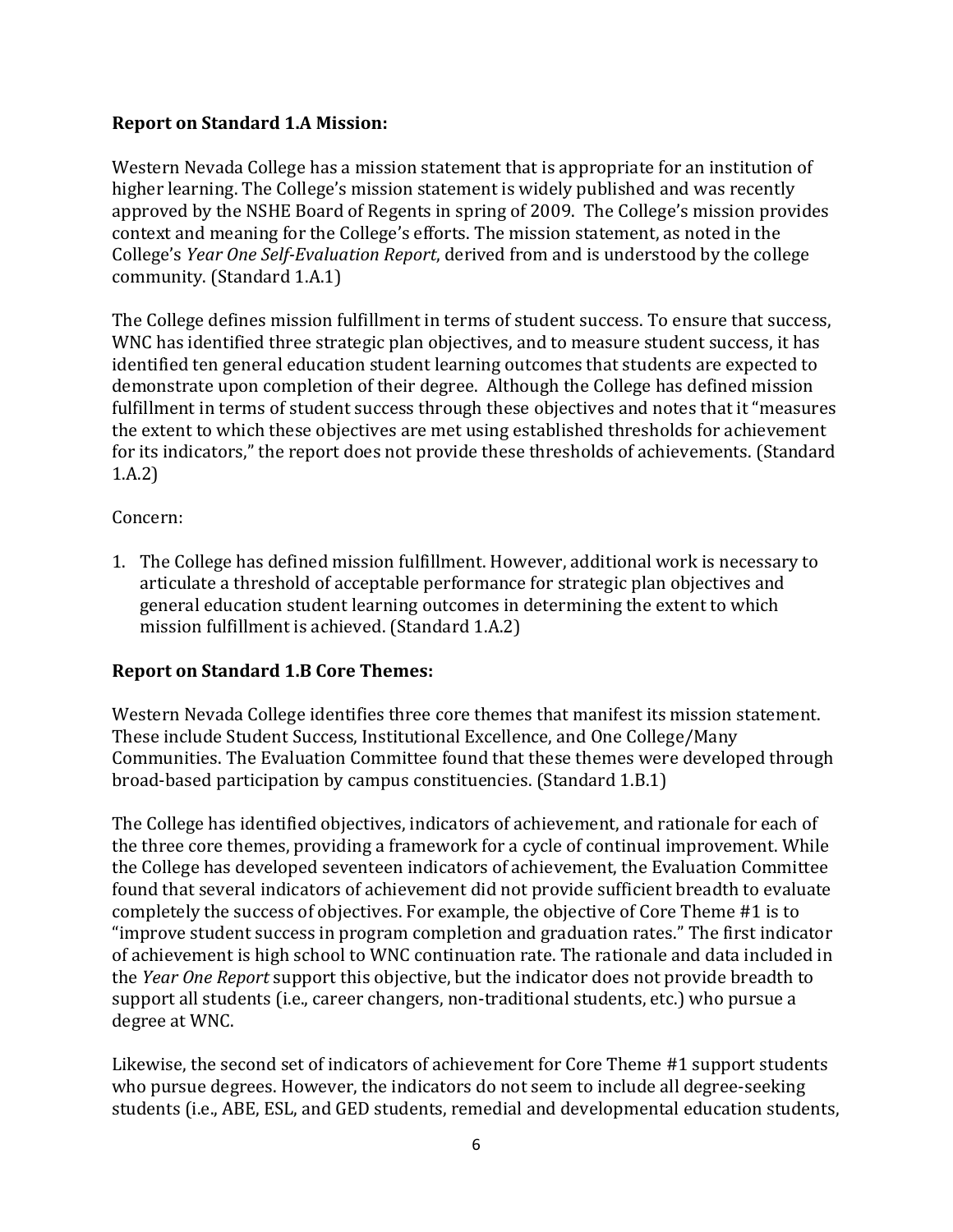and professional-technical education students). Further work is needed to ensure that indicators of achievement provide sufficient breadth for evaluating the success of each objective. (Standard 1.B.2)

Though the College has established indicators of achievement for each objective, the Committee found no clear benchmarks to ensure that results are verifiable, thus providing the basis for evaluating the accomplishment of each objective for each core theme. As one example, the third and fourth indicators of achievement for Core Theme #1 place emphasis on student satisfaction and student and employee diversity, yet, like most indicators, there are no performance measures in which to gauge success. Further work is needed to refine current indicators of achievement to ensure that results are meaningful and measurable for evaluating the accomplishment of the objectives for each core theme. (Standard 1.B.2)

The College has done considerable work in creating a conceptual framework that manifests essential elements of its mission, but the Evaluation Committee was unclear how some indicators would inform meaningful judgments of success. For Core Theme #2, indicators of achievement include full-time to part-time faculty ratios, student and faculty FTE, existence of articulation agreements, existence of active advisory committees, and degrees and qualifications of personnel. The Evaluation Committee was unclear how these indicators "ensure[d] institutional excellence in teaching, programs, and services." Additional work is needed to show a clear connection between indicators and the achievement of objectives for each core theme. (Standard 1.B.2)

### Concern:

1. The College has identified objectives, indicators of achievement, and rationale for each of its three core themes. However, additional work is needed to provide breadth to indicators of achievement so that they completely encompass objectives for each core theme, additional work is needed to refine current indicators of achievement to ensure that results are meaningful and measurable for evaluating the accomplishment of the objectives for each core theme, and additional work is needed to show a clear connection between indicators and the achievement of objectives for each core theme. (Standard 1.B.2)

### **Summary**

Western Nevada College's *Year One Self-Evaluation Report* guided the Evaluation Committee through the College's conceptual framework, enabling the Committee to gain insight into and to provide an objective evaluation of WNC's intentions with respects to Eligibility Requirements 2 and 3 and Standard One.

The Evaluation Committee found that the College has a mission statement that is appropriate for a comprehensive community college. The mission statement provides context and meaning for WNC's efforts. The College has identified mission fulfillment in terms of student success through strategic plan objectives and general education student